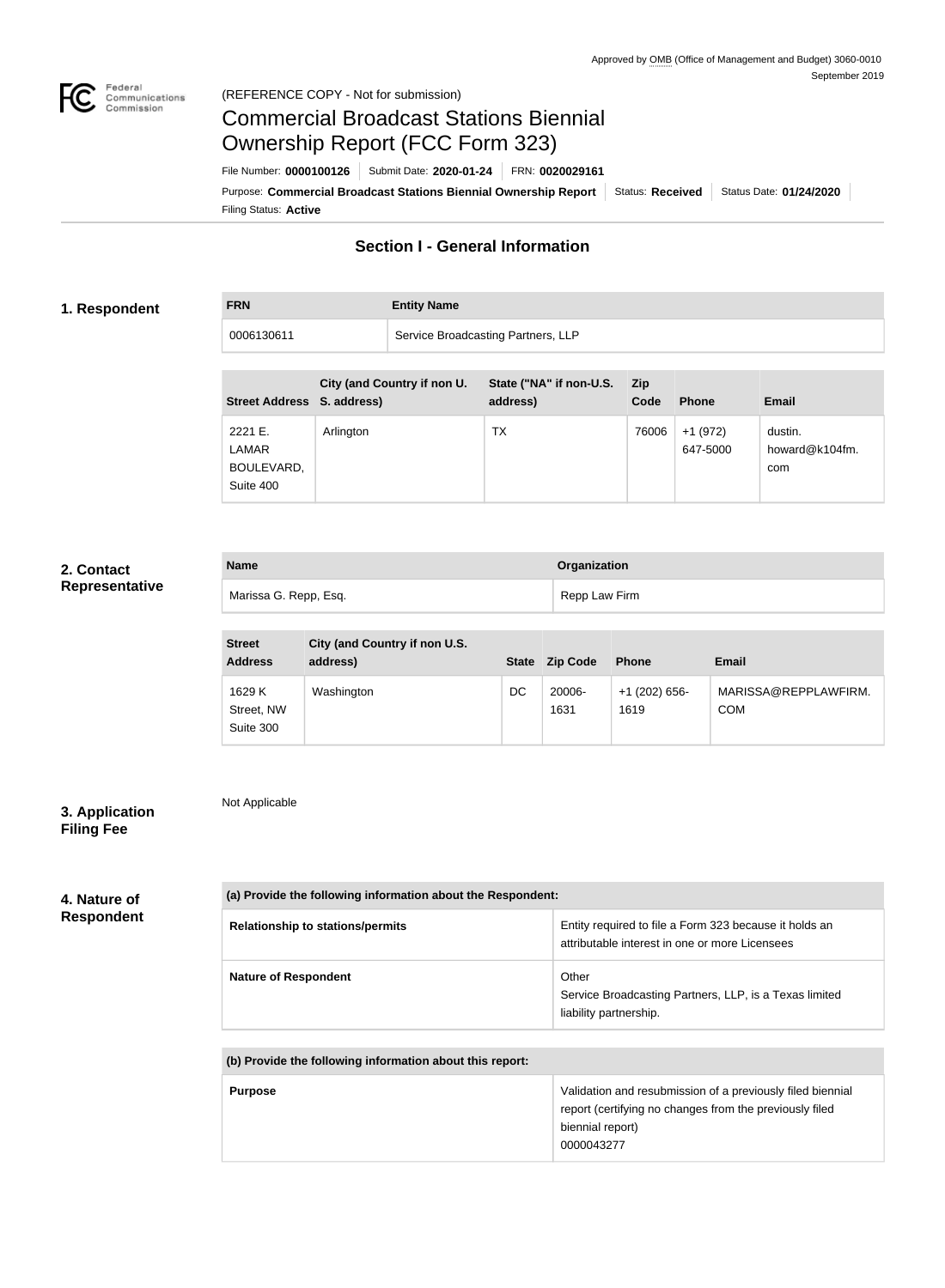### **"As of" date** 10/01/2019

**When filing a biennial ownership report or validating and resubmitting a prior biennial ownership report, this date must be Oct. 1 of the year in which this report is filed.**

### **5. Licensee(s) and Station(s)**

**Respondent is filing this report to cover the following Licensee(s) and station(s):**

| Licensee/Permittee Name         | <b>FRN</b> |
|---------------------------------|------------|
| Service Broadcasting Group, LLC | 0020029161 |
|                                 |            |

| Fac. ID No. | <b>Call Sign</b> | <b>City</b>    | <b>State</b> | <b>Service</b> |
|-------------|------------------|----------------|--------------|----------------|
| 9747        | <b>KRNB</b>      | <b>DECATUR</b> | ТX           | FM             |
| 59702       | KKDA-FM          | <b>DALLAS</b>  | ТX           | FM             |

# **Section II – Biennial Ownership Information**

| 1.47 C.F.R.<br><b>Section 73.3613</b><br>and Other<br><b>Documents</b> | Licensee Respondents that hold authorizations for one or more full power television, AM, and/or FM stations should list all<br>contracts and other instruments set forth in 47 C.F.R. Section 73.3613(a) through (c) for the facility or facilities listed on this<br>report. In addition, attributable Local Marketing Agreements (LMAs) and attributable Joint Sales Agreements (JSAs) must be<br>disclosed by the licensee of the brokering station on its ownership report. If the agreement is an attributable LMA, an<br>attributable JSA, or a network affiliation agreement, check the appropriate box. Otherwise, select "Other." Non-Licensee<br>Respondents, as well as Licensee Respondents that only hold authorizations for Class A television and/or low power television<br>stations, should select "Not Applicable" in response to this question.<br>Not Applicable.                                                                                                                                                                  |                 |                                                                                                                         |
|------------------------------------------------------------------------|--------------------------------------------------------------------------------------------------------------------------------------------------------------------------------------------------------------------------------------------------------------------------------------------------------------------------------------------------------------------------------------------------------------------------------------------------------------------------------------------------------------------------------------------------------------------------------------------------------------------------------------------------------------------------------------------------------------------------------------------------------------------------------------------------------------------------------------------------------------------------------------------------------------------------------------------------------------------------------------------------------------------------------------------------------|-----------------|-------------------------------------------------------------------------------------------------------------------------|
| 2. Ownership<br><b>Interests</b>                                       | (a) Ownership Interests. This Question requires Respondents to enter detailed information about ownership interests by<br>generating a series of subforms. Answer each question on each subform. The first subform listing should be for the Respondent<br>itself. If the Respondent is not a natural person, also list each of the officers, directors, stockholders, non-insulated partners,<br>non-insulated members, and any other persons or entities with a direct attributable interest in the Respondent pursuant to the<br>standards set forth in 47 C.F.R. Section 73.3555. (A "direct" interest is one that is not held through any intervening companies<br>or entities.) List each interest holder with a direct attributable interest in the Respondent separately.<br>Leave the percentage of total assets (Equity Debt Plus) field blank for an interest holder unless that interest holder has an<br>attributable interest in the Respondent solely on the basis of the Commission's Equity Debt Plus attribution standard, 47 C.F.R. |                 |                                                                                                                         |
|                                                                        | Section 73.3555, Note 2(i).                                                                                                                                                                                                                                                                                                                                                                                                                                                                                                                                                                                                                                                                                                                                                                                                                                                                                                                                                                                                                            |                 |                                                                                                                         |
|                                                                        | In the case of vertical or indirect ownership structures, list only those interests in the Respondent that also represent an<br>attributable interest in the Licensee(s) for which the report is being submitted.                                                                                                                                                                                                                                                                                                                                                                                                                                                                                                                                                                                                                                                                                                                                                                                                                                      |                 |                                                                                                                         |
|                                                                        | Entities that are part of an organizational structure that includes holding companies or other forms of indirect ownership must file<br>separate ownership reports. In such a structure do not report, or file a separate report for, any interest holder that does not have<br>an attributable interest in the Licensee(s) for which the report is being submitted.                                                                                                                                                                                                                                                                                                                                                                                                                                                                                                                                                                                                                                                                                   |                 |                                                                                                                         |
|                                                                        |                                                                                                                                                                                                                                                                                                                                                                                                                                                                                                                                                                                                                                                                                                                                                                                                                                                                                                                                                                                                                                                        |                 | Please see the Instructions for further detail concerning interests that must be reported in response to this question. |
|                                                                        | The Respondent must provide an FCC Registration Number for each interest holder reported in response to this question.<br>Please see the Instructions for detailed information and guidance concerning this requirement.                                                                                                                                                                                                                                                                                                                                                                                                                                                                                                                                                                                                                                                                                                                                                                                                                               |                 |                                                                                                                         |
|                                                                        | <b>Ownership Information</b>                                                                                                                                                                                                                                                                                                                                                                                                                                                                                                                                                                                                                                                                                                                                                                                                                                                                                                                                                                                                                           |                 |                                                                                                                         |
|                                                                        | <b>FRN</b>                                                                                                                                                                                                                                                                                                                                                                                                                                                                                                                                                                                                                                                                                                                                                                                                                                                                                                                                                                                                                                             | 0006130611      |                                                                                                                         |
|                                                                        | Service Broadcasting Partners, LLP<br><b>Entity Name</b>                                                                                                                                                                                                                                                                                                                                                                                                                                                                                                                                                                                                                                                                                                                                                                                                                                                                                                                                                                                               |                 |                                                                                                                         |
|                                                                        | <b>Address</b>                                                                                                                                                                                                                                                                                                                                                                                                                                                                                                                                                                                                                                                                                                                                                                                                                                                                                                                                                                                                                                         | PO Box          |                                                                                                                         |
|                                                                        |                                                                                                                                                                                                                                                                                                                                                                                                                                                                                                                                                                                                                                                                                                                                                                                                                                                                                                                                                                                                                                                        | <b>Street 1</b> | 2221 E. LAMAR BOULEVARD, Suite 400                                                                                      |
|                                                                        |                                                                                                                                                                                                                                                                                                                                                                                                                                                                                                                                                                                                                                                                                                                                                                                                                                                                                                                                                                                                                                                        |                 |                                                                                                                         |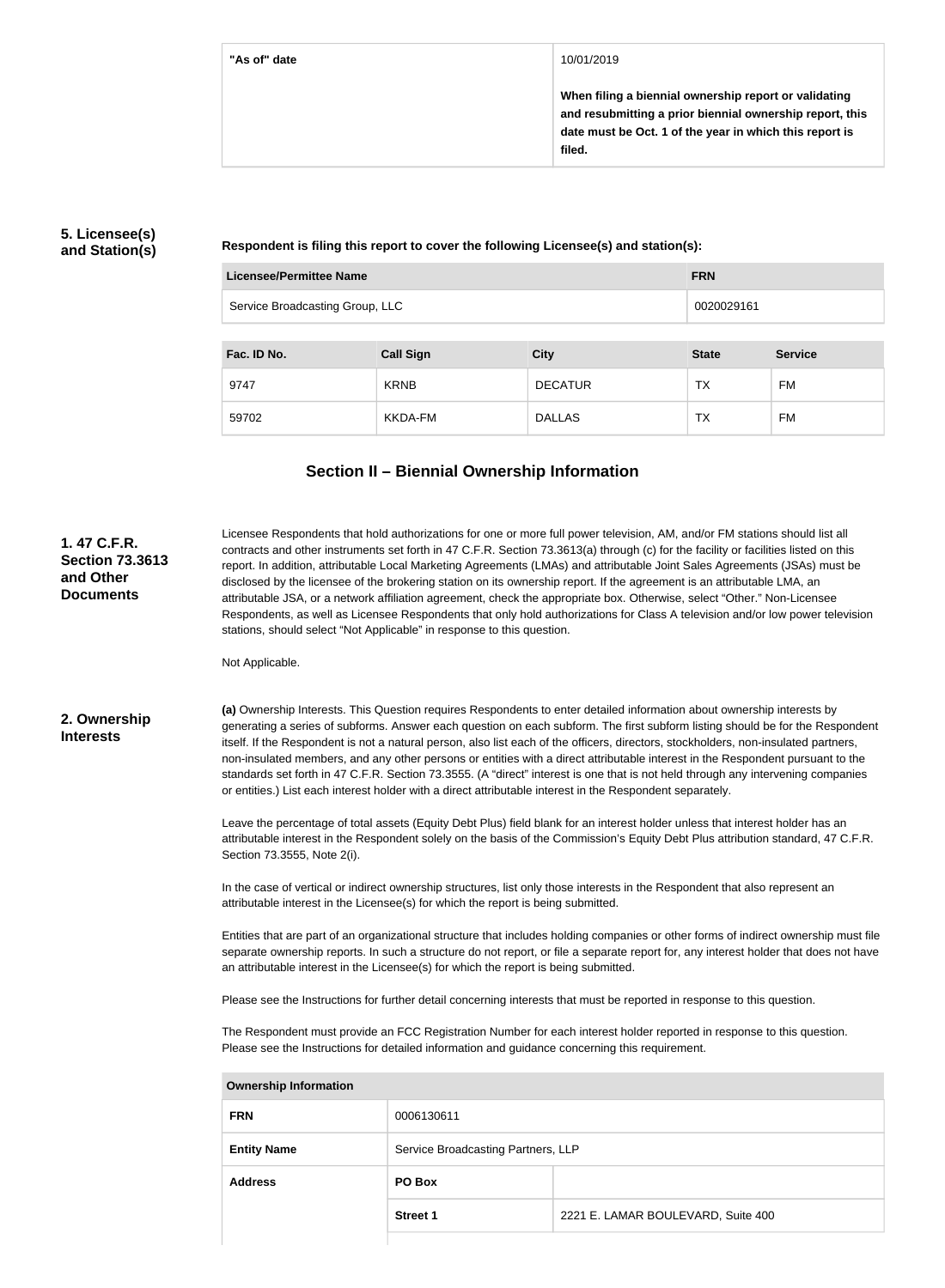|                                                                                                                                         | <b>Street 2</b>                                         |                      |                                   |  |
|-----------------------------------------------------------------------------------------------------------------------------------------|---------------------------------------------------------|----------------------|-----------------------------------|--|
|                                                                                                                                         | <b>City</b>                                             | Arlington            |                                   |  |
|                                                                                                                                         | State ("NA" if non-U.S.<br>address)                     | <b>TX</b>            |                                   |  |
|                                                                                                                                         | <b>Zip/Postal Code</b>                                  | 76006                |                                   |  |
|                                                                                                                                         | Country (if non-U.S.<br>address)                        | <b>United States</b> |                                   |  |
| <b>Listing Type</b>                                                                                                                     | Respondent                                              |                      |                                   |  |
| <b>Positional Interests</b><br>(check all that apply)                                                                                   | Respondent                                              |                      |                                   |  |
| <b>Tribal Nation or Tribal</b><br><b>Entity</b>                                                                                         | Interest holder is not a Tribal nation or Tribal entity |                      |                                   |  |
| <b>Interest Percentages</b><br>(enter percentage values                                                                                 | Voting                                                  | 0.0%                 | <b>Jointly Held?</b><br><b>No</b> |  |
| from 0.0 to 100.0)                                                                                                                      | <b>Equity</b>                                           | 0.0%                 |                                   |  |
|                                                                                                                                         | <b>Total assets (Equity Debt</b><br>Plus)               | 0.0%                 |                                   |  |
| Does interest holder have an attributable interest in one or more broadcast stations<br><b>No</b><br>that do not appear on this report? |                                                         |                      |                                   |  |

### **Ownership Information**

| <b>FRN</b>                                                                    | 0027155795                          |                                    |                                   |
|-------------------------------------------------------------------------------|-------------------------------------|------------------------------------|-----------------------------------|
| <b>Name</b>                                                                   | Hymen Childs                        |                                    |                                   |
| <b>Address</b>                                                                | PO Box                              |                                    |                                   |
|                                                                               | <b>Street 1</b>                     | 2221 E. LAMAR BOULEVARD, Suite 400 |                                   |
|                                                                               | <b>Street 2</b>                     |                                    |                                   |
|                                                                               | <b>City</b>                         | Arlington                          |                                   |
|                                                                               | State ("NA" if non-U.S.<br>address) | <b>TX</b>                          |                                   |
|                                                                               | <b>Zip/Postal Code</b>              | 76006                              |                                   |
|                                                                               | Country (if non-U.S.<br>address)    | <b>United States</b>               |                                   |
| <b>Listing Type</b>                                                           | Other Interest Holder               |                                    |                                   |
| <b>Positional Interests</b><br>(check all that apply)                         | Other - Managing Partner            |                                    |                                   |
| Citizenship, Gender,                                                          | <b>Citizenship</b>                  | US                                 |                                   |
| <b>Ethnicity, and Race</b><br><b>Information (Natural</b>                     | Gender                              | Male                               |                                   |
| <b>Persons Only)</b>                                                          | <b>Ethnicity</b>                    | Not Hispanic or Latino             |                                   |
|                                                                               | Race                                | White                              |                                   |
| <b>Interest Percentages</b><br>(enter percentage values<br>from 0.0 to 100.0) | <b>Voting</b>                       | 75.0%                              | <b>Jointly Held?</b><br><b>No</b> |
|                                                                               |                                     |                                    |                                   |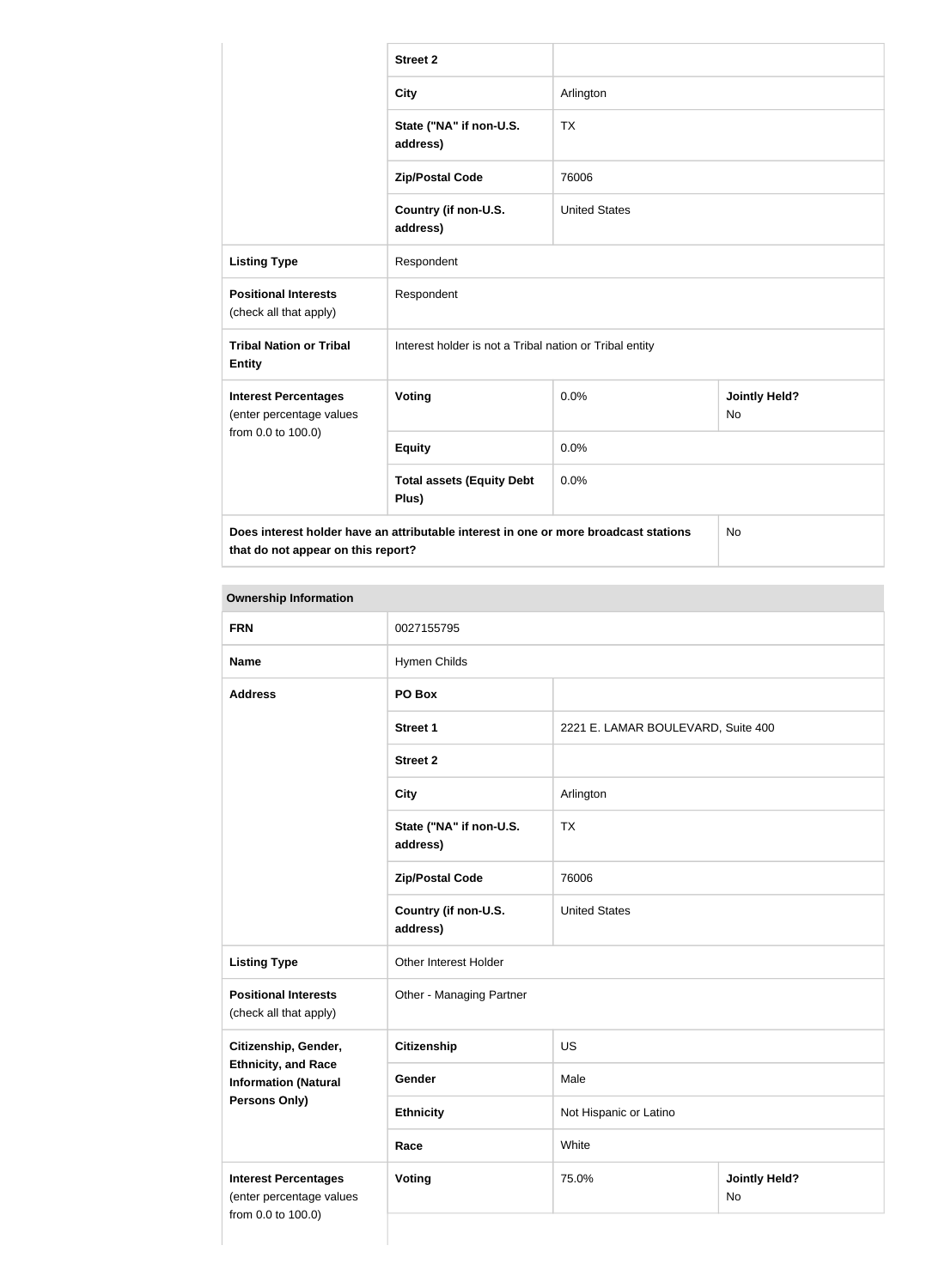|                                       | <b>Equity</b> |                                  | 46.0%                                                                                |           |
|---------------------------------------|---------------|----------------------------------|--------------------------------------------------------------------------------------|-----------|
|                                       | Plus)         | <b>Total assets (Equity Debt</b> |                                                                                      |           |
| that do not appear on this report?    |               |                                  | Does interest holder have an attributable interest in one or more broadcast stations | <b>No</b> |
| (b) Decreased not contified that only |               |                                  | No. ass attachment to Cangias Preadeopting Crown LLC Quinerable                      |           |

| (b) Respondent certifies that any             | No - see attachment to Service Broadcasting Group, LLC Ownership     |
|-----------------------------------------------|----------------------------------------------------------------------|
| interests, including equity, financial, or    | Report (FRN 0020029161): Statement Regarding Holders of Minority     |
| voting interests, not reported in this filing | Voting Partnership Units and Non-Voting Partnership Units of Service |
| are non-attributable.                         | <b>Broadcasting Partners, LLP</b>                                    |
| If "No," submit as an exhibit an explanation. |                                                                      |

| (c) Does the Respondent or any reported interest holder<br>hold an attributable interest in any newspaper entities in<br>the same market as any station for which this report is | No |
|----------------------------------------------------------------------------------------------------------------------------------------------------------------------------------|----|
| filed, as defined in 47 C.F.R. Section 73.3555?                                                                                                                                  |    |
| If "Yes," provide information describing the interest(s), using                                                                                                                  |    |
| EITHER the subform OR the spreadsheet option below.                                                                                                                              |    |
| Respondents with a large number (50 or more) of entries to                                                                                                                       |    |
| submit should use the spreadsheet option.                                                                                                                                        |    |
| NOTE: Spreadsheets must be submitted in a special XML                                                                                                                            |    |
| Spreadsheet format with the appropriate structure that is                                                                                                                        |    |
| specified in the documentation. For instructions on how to                                                                                                                       |    |
| use the spreadsheet option to complete this question                                                                                                                             |    |
| (including templates to start with), please Click Here.                                                                                                                          |    |
| If using the subform, leave the percentage of total assets                                                                                                                       |    |
| (Equity Debt Plus) field blank for an interest holder unless                                                                                                                     |    |
| that interest holder has an attributable interest in the                                                                                                                         |    |
| newspaper entity solely on the basis of the Commission's                                                                                                                         |    |
| Equity Debt Plus attribution standard, 47 C.F.R. Section                                                                                                                         |    |
| 73.3555, Note 2(i). If using an XML Spreadsheet, enter "NA"                                                                                                                      |    |
| into the percentage of total assets (Equity Debt Plus) field                                                                                                                     |    |
| for an interest holder unless that interest holder has an                                                                                                                        |    |
| attributable interest in the newspaper entity solely on the                                                                                                                      |    |
| basis of the Commission's Equity Debt Plus attribution                                                                                                                           |    |
| standard.                                                                                                                                                                        |    |
| The Respondent must provide an FCC Registration Number                                                                                                                           |    |
| for each interest holder reported in response to this                                                                                                                            |    |
| question. Please see the Instructions for detailed information                                                                                                                   |    |
| and guidance concerning this requirement.                                                                                                                                        |    |

**(d) Are any of the individuals listed as an attributable interest holder in the Respondent married to each other or related to each other as parentchild or as siblings?** No

If "Yes," provide the following information for each such the relationship.